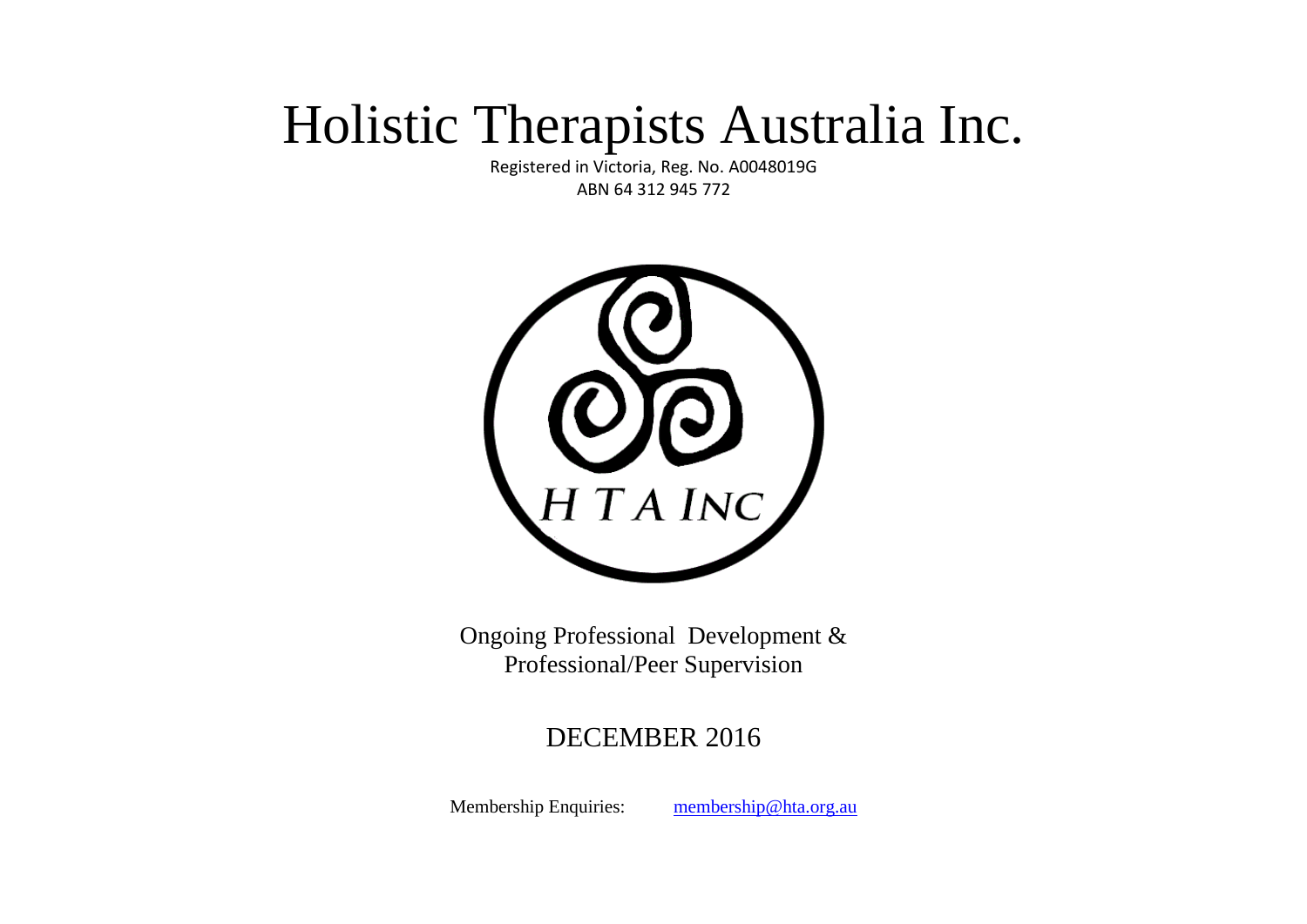#### **POLICY FRAMEWORK**

As a matter of policy, the Executive has affirmed that from the holistic & transpersonal perspective, 'professional' development cannot be separated from 'personal' development, and has therefore determined that PD hours may be accrued in a much wider range of activities than just therapist skills training. The range potentially runs from dream groups, various forms of meditation groups, writing or drawing groups, music and dance, men's and women's circles, to the more energy-based modalities, TAT, EFT and Reiki circles. Or groups might simply be a regular locally-based meeting with a theme that varies week by week.

There are two lines of thinking in support of this policy position:

- HTA members who have worked experientially with their own personal material will readily recognise how their personal development was an essential step in their becoming a competent therapist. It follows naturally that ongoing 'personal' development is an important element in maintaining and improving their competence as a practitioner.
- There is little doubt that the rare examples of counsellors causing harm to their clients are more often a result of imperfect personal development than inadequate skills training. Since the association exists within a self-regulatory framework whose primary purpose is the protection of the public, the continuing personal development of members is recognised as highly relevant.

The association does not dictate how you meet your supervision hours nor maintain a list of 'approved' supervisors. Rather, we encourage members to make an informed choice about their supervision needs. These may be met through individual, group or peer supervision. Attendance at a personal therapist or psychologist may also be recorded as supervision if sessions are set up to include that purpose.

## **ANNUAL REQUIREMENTS**

To fulfil the HTA criteria required for annual membership renewal at Clinical, Professional or Qualified level, **15 hours** of Ongoing Professional Development are needed coupled with a minimum of **10 hours** Professional Supervision.

Enrolment as a student at any time within the calendar year entitles the member to exemption from PD and Supervision targets. Since most new members are recent graduates this provides them ample time to organise themselves before they have to report their PD and Supervision activities.

Members who fail to meet these targets and are unable to claim an exemption will have their membership renewed with **a non-practicing status** and their profile in the membership directory will be rendered invisible.

To maintain a **Professional** membership, a member needs to attend a minimum of 6 Supervision sessions during the calendar year. Fewer than 6 sessions will limit membership to Qualified status.

PD and Supervision is reported at the time of membership renewal on an online form which includes space to claim an exemption on various hardship grounds, including genuine financial hardship and serious personal illness. Life circumstances that inherently involve intense personal development can also be grounds for exemption; e.g. new nursing mothers or caring for a relative with special needs.

Members who find it difficult to fulfil their requirements due to isolation and distance can discuss their cases with the membership secretary.

This Log Book is provided for your information and for record keeping purposes. We do not normally require evidence substantiating your claimed hours at the time of membership renewal.